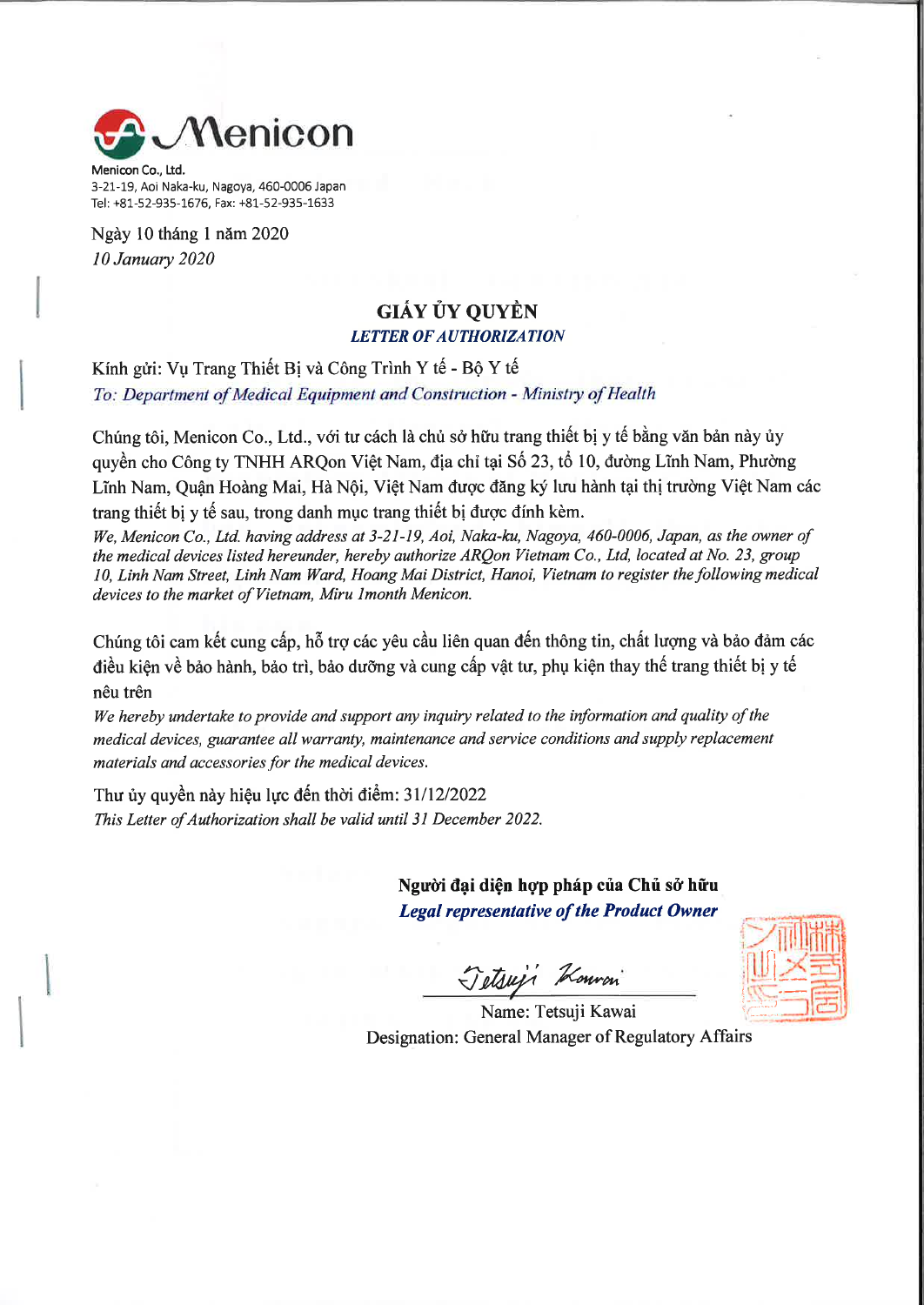

|                                              | 公証人役場                            |
|----------------------------------------------|----------------------------------|
| Registered No. 6                             |                                  |
|                                              |                                  |
| NOTARIAL CERTIFICATE                         |                                  |
|                                              |                                  |
| This is to certify that TETSUJI              | 5                                |
| KAWAI,<br>General                            | Manager<br>$6\phantom{1}6$<br>of |
| Regulatory Affairs of Menicon Co., Ltd.,     |                                  |
| acknowledged himself that<br>has<br>the<br>8 |                                  |
| signature on the attached document is        |                                  |
| his own.                                     |                                  |
|                                              | 11                               |
| Dated this 10 day of January, 2020.          |                                  |
|                                              | 13<br>MAGOYA                     |
|                                              | EGAL AFFAIRS BUREA<br>14         |
| Notary Toshinori Taji                        | 15                               |
| Nagoya Legal Affairs                         | 16<br><b>Bureau</b>              |
| NO.35-16, DAIKANCHO, HIGASHIKU               |                                  |
| NAGOYA, JAPAN.                               |                                  |
|                                              | 19                               |
|                                              | 20                               |
|                                              |                                  |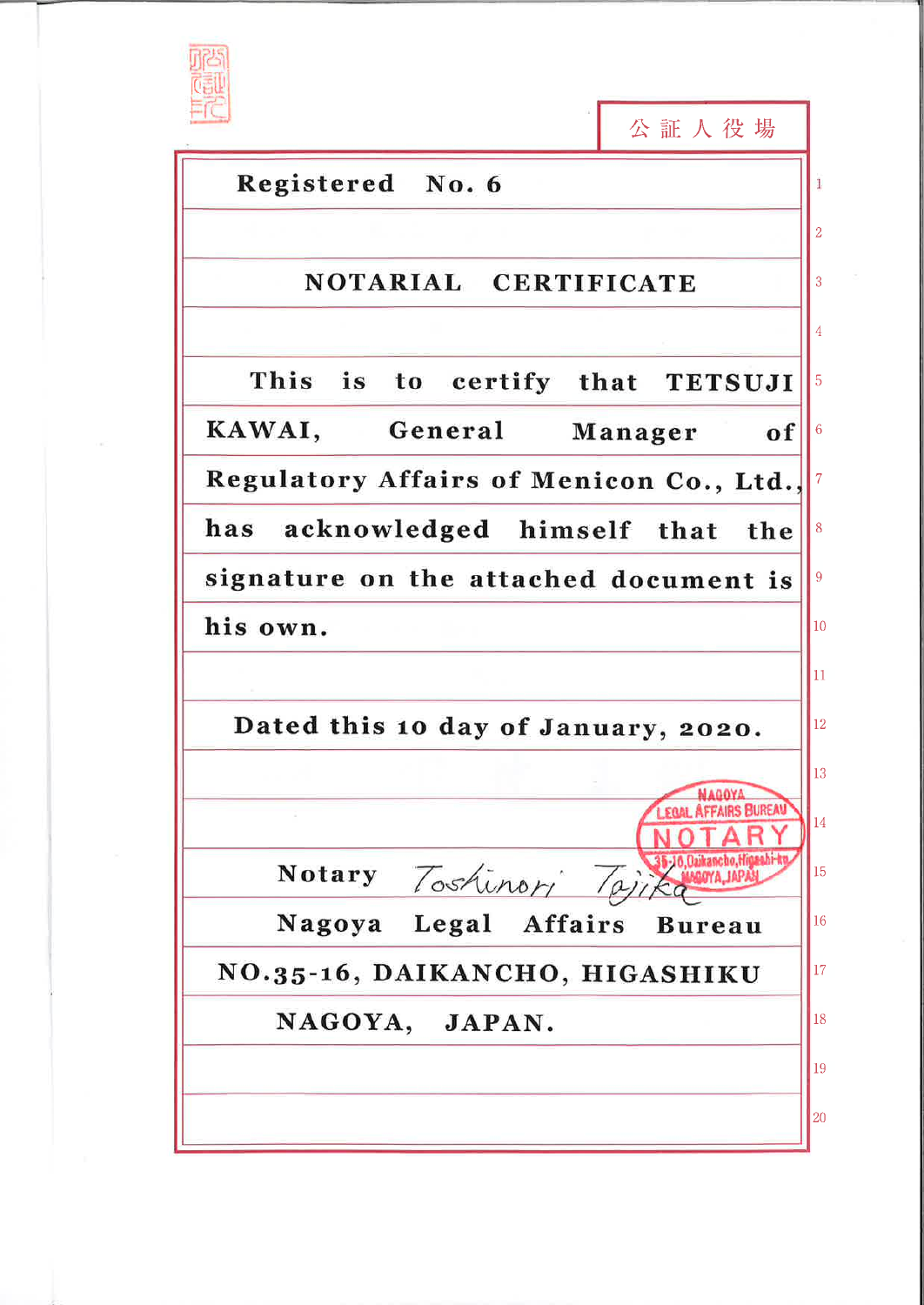**Represe** 公証人役場 令和2年 認証 第 6 号 嘱託人·株式会社メニコン 薬務部部長 河合哲次は、当公証人の面前において、本  $\vert$  3 証書の署名は、自らしたものであることを 承認する旨陳述した。–– よって、認証する。-6 8 令和2年1月10日 9 当公証人役場において  $|10\rangle$ 名古屋市東区代官町35番16号 11 名古屋法務局所属  $\vert$ 12 田坎年則 公証人  $\vert$ 13 14  $\vert_{15}$  $\vert_{16}$  $\vert_{17}$  $\vert$ 18  $\vert$  19 20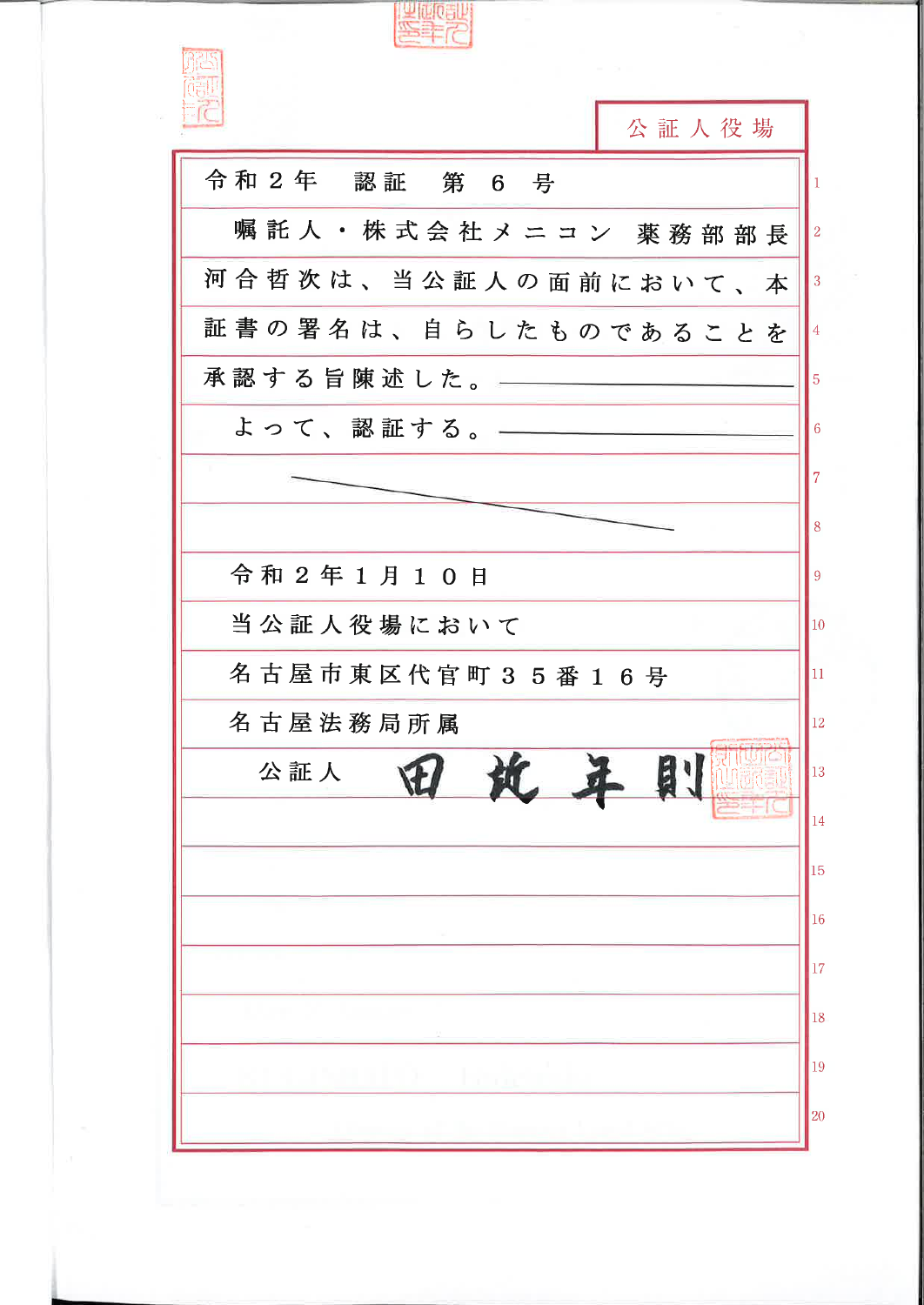

For legalization by the foreign consul in Japan. this is to certify that the Seal affixed to this document is genuine. Rhako

**Example 15 Foreign Affairs**<br>(Consular Service Division)

敏

**Official** 

証 明

Tokyo, JAN. 15 2020

この認証の付与は、在職中の公証人がその権限 に基づいてしたものであり、かつ、その押印は, 真実のものであることを証明する。

令和2年1月10日

名古屋法務局長 杉 本 秀

## **CERTIFICATE**

This is to certify that the annexed Notarial Certificate has been executed by Notary, duly authorized and practising in Nagoya, Japan, and that the Official seal appearing on the same is genuine.

Date 10, January, 2020

## **SUGIMOTO** Hidetoshi

Director of the Nagoya Legal Affairs Bureau